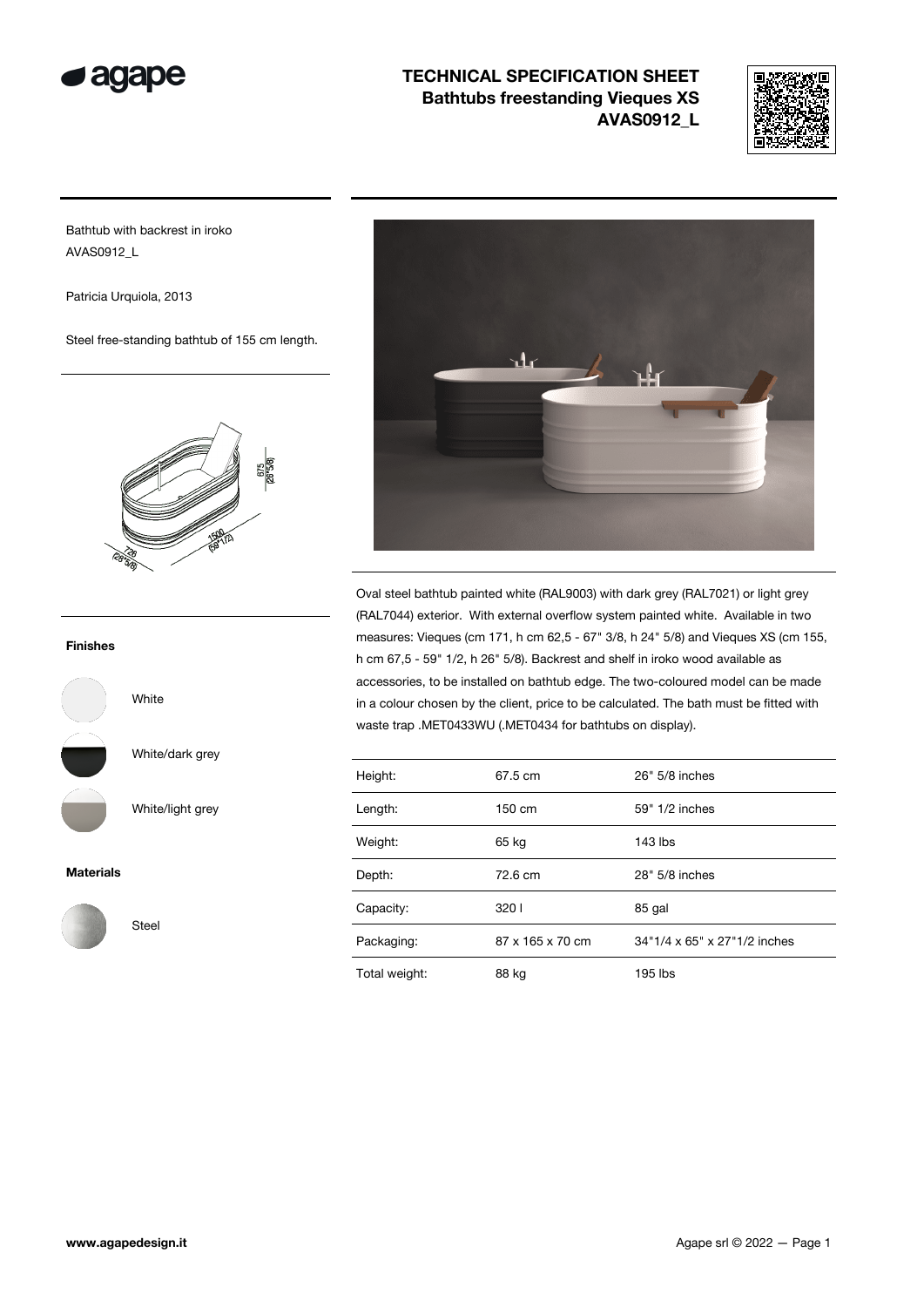



#### **Main dimensions**



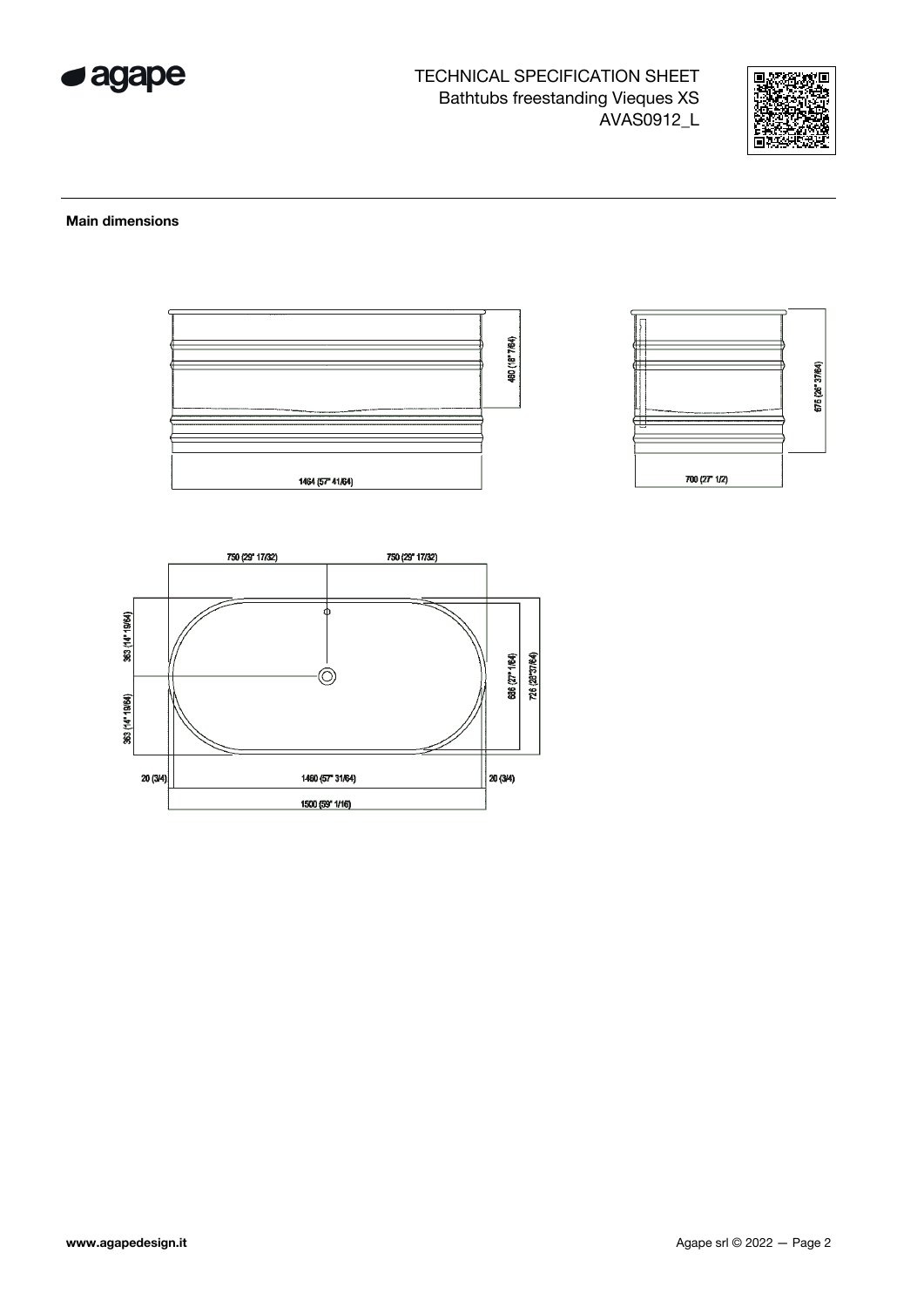



**Dimensions for recess** 

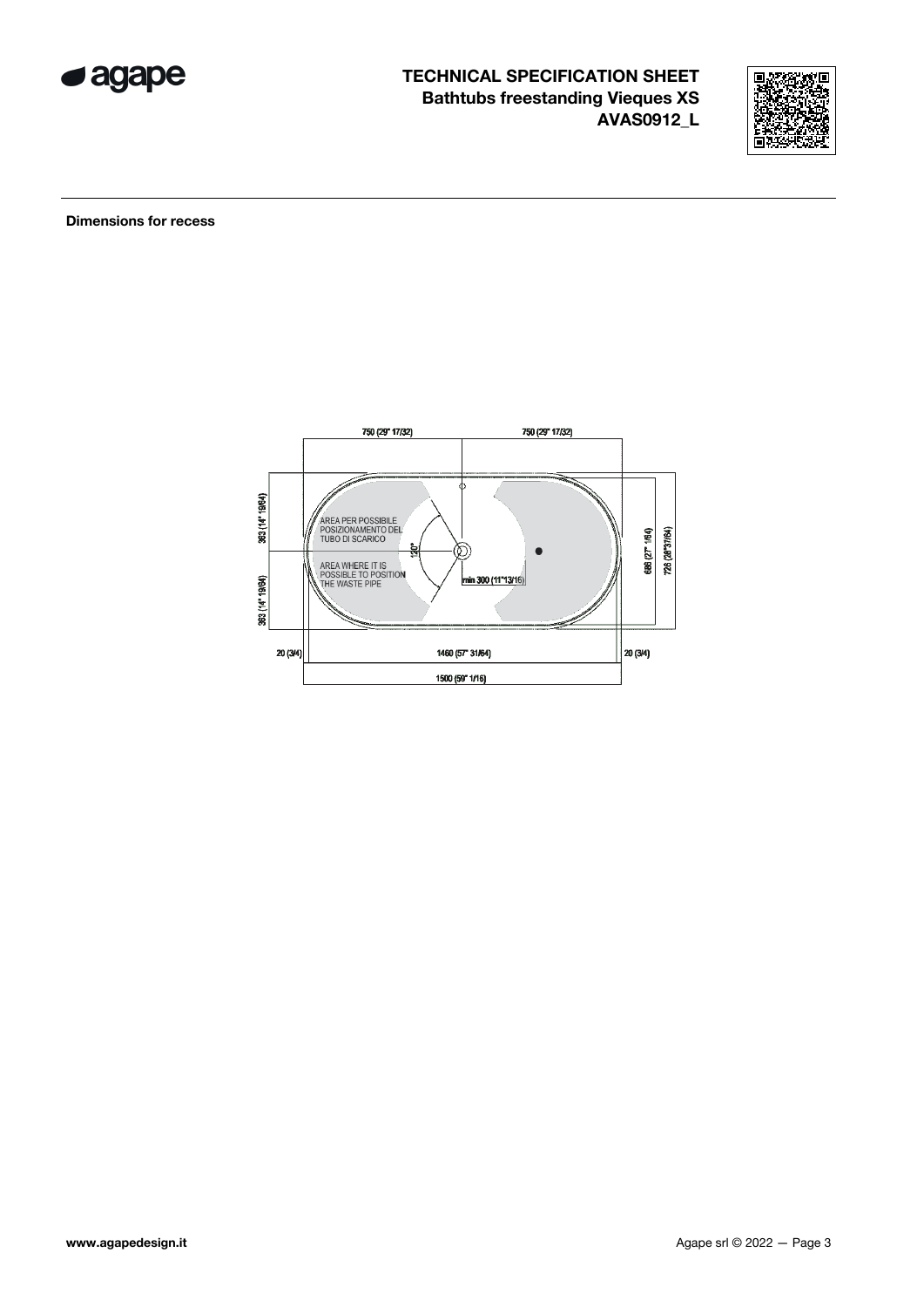



#### Dimensions for wall mounted taps



|            |                                          | A*             | B**            |
|------------|------------------------------------------|----------------|----------------|
| FEZ        | (ARUB050000L, ARUB051000L, ARUB150000C,  | 780 (30"45/64) |                |
|            | ARUB151000C, ARUB1089S, ARUB190000C,     |                |                |
|            | ARUB191000C, ARUB1091S)                  |                |                |
|            | MEMORY (ARUB1076S, ARUB1077S, ARUB1040S) | 780 (30"45/64) |                |
|            | SQUARE (ARUB0932N, ARUB0933N, ARUB1117)  |                | 780 (30"45/64) |
| <b>SEN</b> | (ASEN0912V)                              |                | 830 (32"43/64) |

\* inserasse gruppo / axial distance for tap<br>\*\* filo inferiore gruppo / Tap's lower edge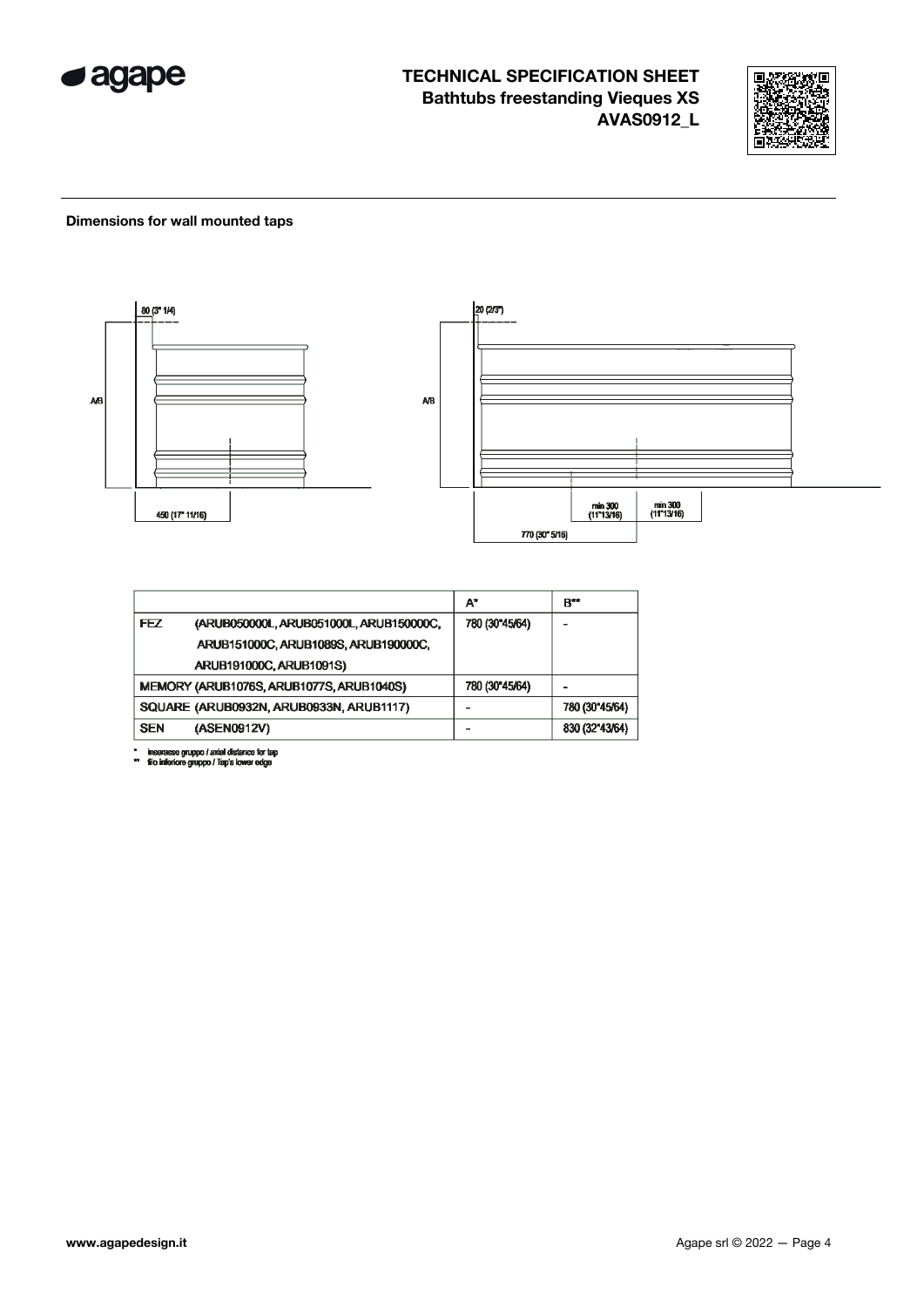



### **Dimensions for freestanding spouts**



|            |                                       | А          | в             | С                             | D |
|------------|---------------------------------------|------------|---------------|-------------------------------|---|
| <b>FEZ</b> | (ARUB140, RAUB145, ARUB170N)          | 80 (3"1/8) | 170 (6"11/16) | 540 (21"17/64) 920 (36"7/32)  |   |
|            | MEMORY (ARUB1078, ARUB1072, ARUB1033) | 80 (3"1/8) | 170 (6"11/16) | 540 (21"17/64)  920 (36"7/32) |   |
|            | SQUARE (ARUB0961L, ARUB0934L,         | 80 (3"1/8) | 140 (5"33/64) | 520 (20"15/32) 900 (35"7/16)  |   |
|            | ARUB0935NL, ARUB0936NL,               |            |               |                               |   |
|            | ARUB0952L, ARUB1024N,                 |            |               |                               |   |
|            | <b>ARUB1112, ARUB1115)</b>            |            |               |                               |   |
| <b>SEN</b> | (ASEN0911)                            | 80(3"1/8)  | 140 (5"33/64) | 520 (20"15/32) 900 (35"7/16)  |   |